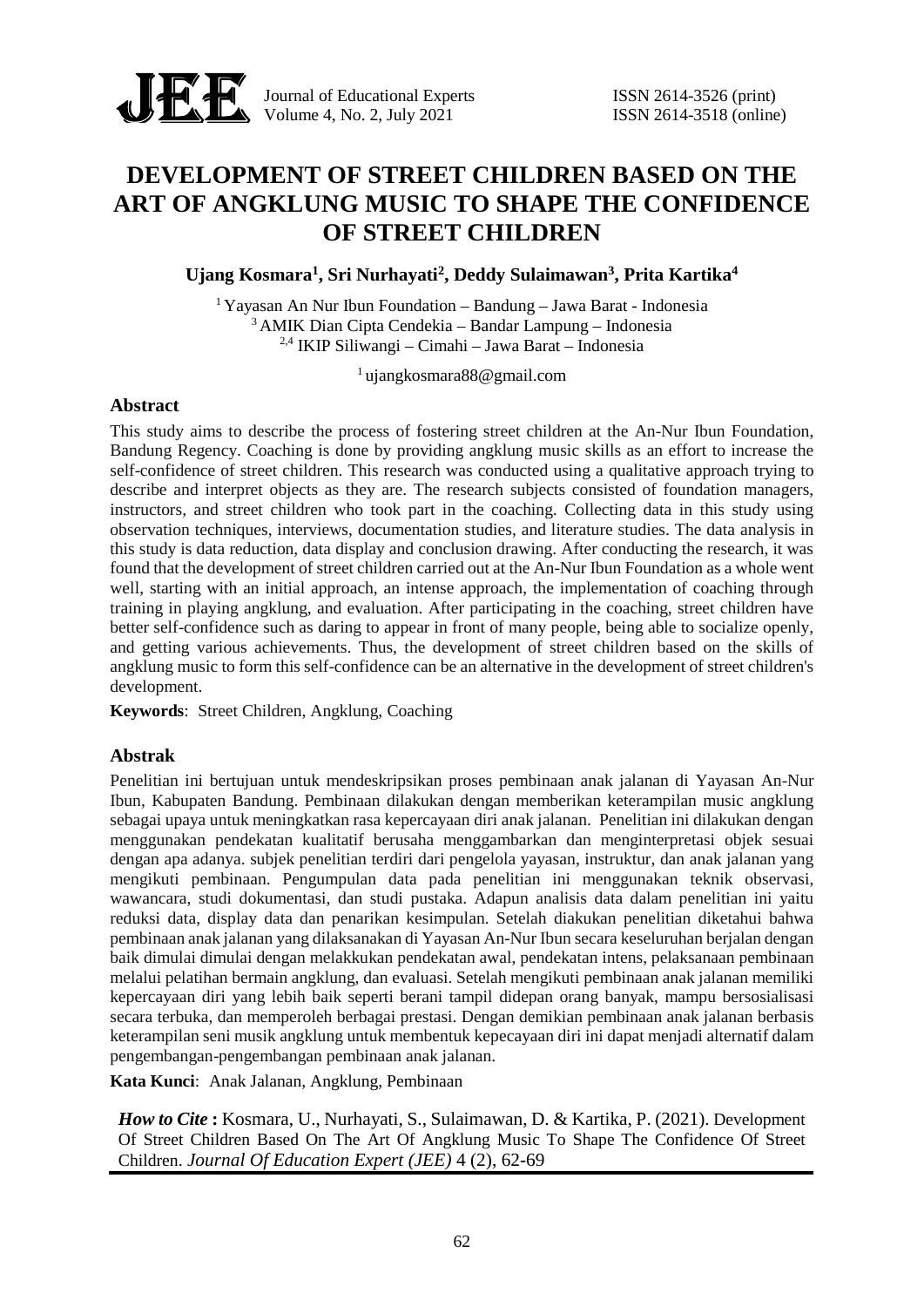## **INTRODUCTION**

Street children are a social problem that is always present in every area that must be addressed immediately because if it is not handled immediately, unfavorable phenomena will arise such as the increasing number of unemployed, prone to free sex, drugs and also high levels of crime, so that their existence is a reflection of the existence of street children. from social problems in the region and in the city from the past to the present and the solutions have not been comprehensive in each region. The problem of street children has been regulated by the State as stated in Article 34 of the 1945 Constitution which states that the poor and neglected children are cared for by the State, as well as Law No. 23 of 2002 concerning the protection of children as a mandate and a gift from God Almighty. which we always have to protect because we have inherent dignity, human rights and rights as human beings that must be upheld.

The emergence of the phenomenon of street children arises because of various things, for example the economic conditions of their parents are very low so that parents are forced to send their children to work as vagrants, scavengers, buskers, housemaids, sex workers, and even some children are not paying attention from their parents so that they make life on the streets as a place to channel their dissatisfaction with their parents. The Ministry of Social Affairs conducted a study that there were around 4.5 million neglected children including street children, children who were malnourished, and children with special needs living on the streets. Herlianto (2014) states that street children generally come from poor families, street children grow and develop with the background of street life and are familiar with poverty, persecution and loss of parental love. Street children are children who live in disadvantaged conditions, are marginal, excluded, and spend more of their time on the streets with various activities, including working for their survival. In fact, at their age, education is very important, both formal and non-formal education.

The education level of street children, which can be categorized as low, causes problems for them to get decent jobs to meet their own needs or the needs of their families for those who are married, and has a huge impact on their children. This causes them to be unable to provide formal or non-formal education to their children, in fact there are also many parents who eventually order their children to become buskers and beggars in order to help the family's economy.

In Majalaya itself the presence of street children is increasing, this is a concern of the Majalaya District Government so that the presence of street children does not continue to be on the road. To overcome the existence of the Social Weakness Community (PMKS) in Majalaya District, so far the local government has carried out maximally, but it is felt that it has not had a positive impact as evidenced by the number of street children, flattened, buskers in big cities such as Majalaya and even Bandung. many. This happens because the programs that have been socialized by the government are less effective, because they are not intense only when there are programs from the center and even though the community cannot depend on the government continuously because the program for empowering street children is very limited, basically the implementation stage of developing skills required carried out at the AN-Nur Ibu Foundation is expected to make street children independent in the future they can get out of the cycle of poverty. With the empowerment program for street children, it is hoped that after getting the skills provision in the institution, they can determine their way of life that is good and not dependent on other people, whether in the family, school or community environment. Based on the explanation above, the author is interested in conducting further studies regarding the process of fostering street children at the An-Nur Ibun Foundation as an effort to grow the confidence of street children.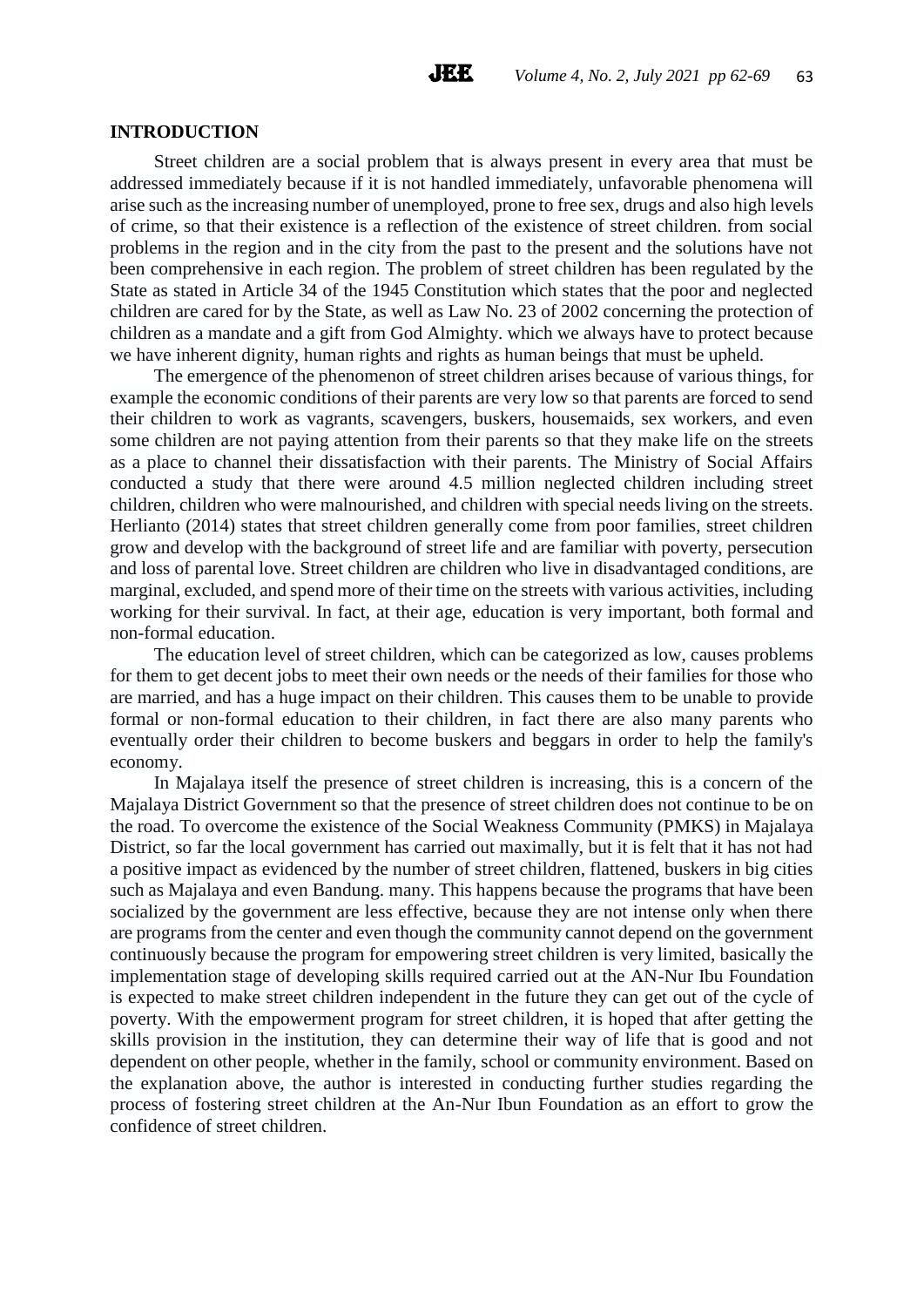Kosmara, Nurhayati, Sulaimawan & Kartika. (2021). Development Of Street Children Based On The Art Of Angklung Music To Shape The Confidence Of Street Children 64

# **Coaching**

Coaching according to the Big Indonesian Dictionary (KBBI) has the following meanings: (1). Process, manufacture, how to build, (2). Renewal and Improvement, (3). Efforts, actions and activities carried out effectively and efficiently to obtain better results (Depdikbud 2002:152). Coaching is a model of efforts to provide guidance and education to students to be able to further increase the elements of goodness in themselves, both spiritual and physical aspects that already exist in them to be further developed towards good goals. Coaching can be done anywhere.

According to Regional Regulation no. 2 of 2008 article 1 paragraph 1, it is stated that coaching is an activity carried out in a planned and organized manner to prevent the emergence of street children, homeless people, beggars, monitoring, data collection, research, socialization with the aim of controlling carried out to improve children's living standards. street and street performers. Coaching is also an activity carried out in a planned and organized manner with the aim of suppressing, eliminating, reducing and preventing the spread of street children and street performers to create order in public places. The strategies and approaches that have been developed according to Lusk quoted from Suyanto (2010), in dealing with street children are as follows: (1) Street Based, (2) Center Based, and (3) Community Based. The Development Strategy according to Law Number 23 of 2002 concerning the development of street children, homeless people, beggars and buskers in Bandung Regency can be mapped into 4 (four) forms of coaching, namely :

- a. Coaching, which includes three steps of coaching, namely, prevention, further development and social rehabilitation efforts.
- b. Empowerment
- c. Advanced Guidance
- d. Society participation

Sudrajat (1996) explains that in general there are two goals in handling street children, namely: 1) Releasing street children to be returned to their original families, substitute families, or orphanages. 2) Strengthening children on the road by providing alternative jobs and skills.

## **Street Children**

Basically street children are a marginal group in urban areas who are experiencing a process of dehumanization (Istikhomah 2012). Meanwhile, according to Herlianto (2014) street children generally come from poor families, street children grow and develop with the background of street life and are familiar with poverty, persecution and loss of parental love. Street children are children who live in disadvantaged conditions, are marginal, excluded, and spend more of their time on the streets with various activities, including working for their survival. The types of street children include Children on the street, Children of the street, Children from families of the street (Suyanto 2010). Kartawidjaja (2018) explains the causes of street children working and being on the streets are various, namely due to family rifts, poverty/low economy, lack of family attention, no family, running away from the village because of certain cases, wanting to help their parents, and some being asked by their parents. to beg on the streets. It can be seen from the way they talk, act and look. They live a life that tends to be free and unruly so that they are indifferent to the rules, speak rudely, are not polite, conflict with fellow foster children. Such conditions are caused by the experience and environmental conditions they go through and face, this is usually called the adoption process. Ningsih (2013) Ningsih also states the same thing that the attitudes displayed by street children tend to be as they please, so it can be seen from the way they look which tends to be sloppy and unruly.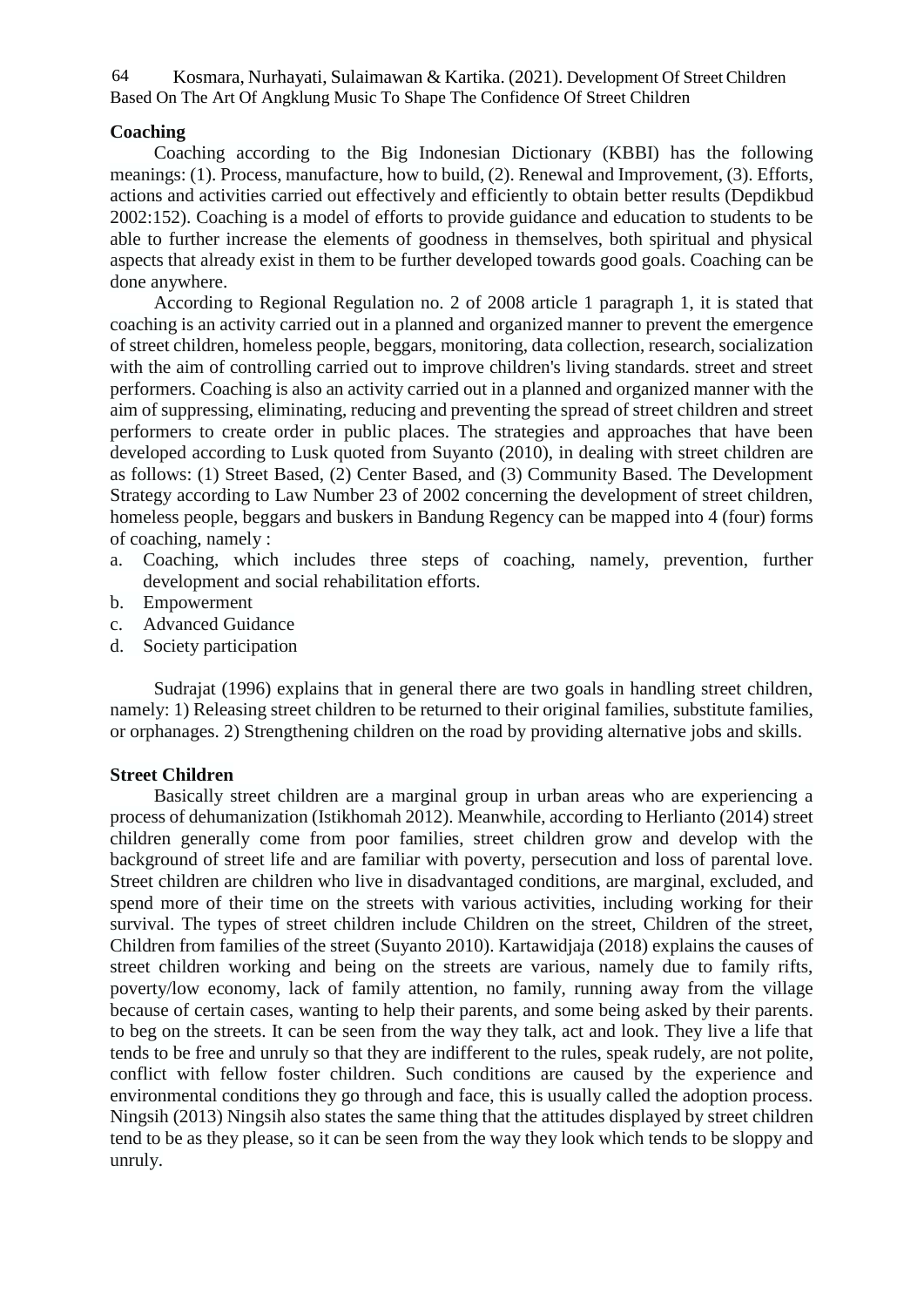

## **Confidence**

Self-confidence is a person's positive attitude to believe in all aspects of his strengths, feel able to do something, have a positive assessment of himself or the situation he faces, and have a sense of optimism in achieving goals (Rangkuti 2017). belief to do something about himself as a personal characteristic in which there is confidence in self-ability, optimistic, responsible, rational and realistic. Self-confidence can be said as a person's belief in all aspects of the advantages he has and that belief makes him feel capable of being able to achieve various goals in his life (Judge 2002). Hurlock et al. (1990) stated that a person's positive reaction to his own appearance will lead to a sense of satisfaction which will affect his mental development. Experts argue about self-confidence, Santrock (2003) explains that one of the factors that influence self confidence is self-ability, physical appearance. Physical changes cause unwanted psychological effects, so it can be concluded that the notion of self-confidence is very necessary in us, because if someone who has self-confidence he will get success in his life.

## **Angklung Music Art Skills**

According to Dalyono (2015) skills are an activity related to the nerves and muscles (neuromuscular) which are usually seen in physical activities such as writing, typing, sports, playing music, and so on. The skill in this case is the skill of playing music. Music playing skills in this study are the ability to play angklung properly and correctly and to be able to play songs using angklung musical instruments. While the notion of Angklung is a traditional musical instrument originating from West Java, angklung is made of bamboo and how to play it by shaking it. Kusmargono (2012:6) states that the melodic angklung has two notes, the front (small) tone is one octave higher than the back (large) tone. Angklung is full of educational elements, not just playing music but rather the process of playing Angklung that is important, so that playing Angklung contains the values of gotong royong, discipline, creativity, agility, concentration and responsibility (Rahdani 2015). Angklung has its own playing technique as well as other musical instruments. Based on this explanation, it can be concluded that the angklung musical instrument is a traditional Indonesian musical instrument made of bamboo and how to play it by shaking it, this method is easy and can be understood quickly by someone, especially street children who are fostered by the art of angklung music.

#### **METHOD**

This research was conducted using a qualitative approach trying to describe and interpret objects as they are. This research was conducted at the An-Nur Ibun Foundation, Bandung Regency with the research subjects consisting of foundation managers, instructors, and street children who took part in the coaching. Collecting data in this study using observation techniques, interviews, documentation studies, and literature studies. Observations were carried out by directly visiting the research site and making observations and developing a model for fostering street children, starting from the approach, planning, implementation, to evaluation of the coaching. Interviews were conducted by asking several questions to research subjects related to the problem under study. Documentation studies are used to obtain data in the form of documents and archives in the form of written data, which are then designed and collected into an accurate and reliable data regarding the development of street children. Literature study is carried out to retrieve primary data or data that already exists in manuals related to the discussion.

The data analysis in this study is data reduction, data display and conclusion drawing. In the opinion of Milles and Huberman (Sugiyono 2016), suggesting that activities in the analysis of qualitative data collection are carried out interactively and take place continuously until complete, so that the data is saturated. Activities in data analysis, namely data reduction, data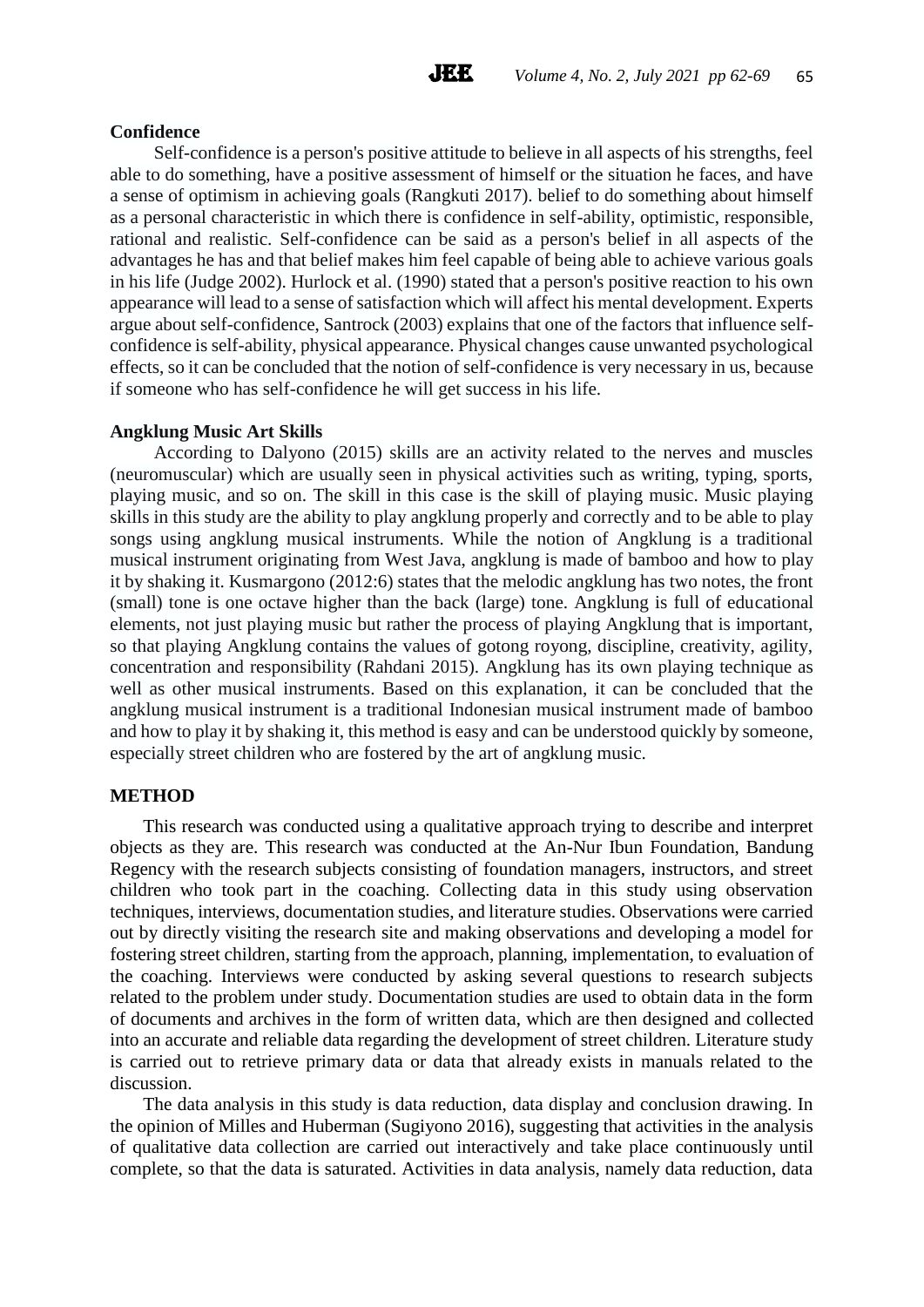Kosmara, Nurhayati, Sulaimawan & Kartika. (2021). Development Of Street Children 66 Based On The Art Of Angklung Music To Shape The Confidence Of Street Children

display, and concluding drawings. Data reduction is intended by summarizing the data, selecting the main points, arranged systematically. Data display or data presentation aims to make it easier for researchers to understand the research results that have been obtained. The data is compared and linked with others, so it is easy to draw conclusions as an answer to any existing problems.

## **RESULTS AND DISCUSSION**

#### **Results**

The results of observations and interviews with foundation managers, instructors, and street children showed that the development of street children based on angklung music skills began with an initial approach, an intense approach, the implementation of coaching through angklung playing training, and evaluation of the results of the coaching.

The first stage of fostering street children is taking the initial approach. Based on observations made in the surrounding environment, it can be seen that there is discomfort for people who pass the road in the Majalaya square about the presence of street children. Their condition is very closed, comfortable living on the streets without a destination, just hanging out with the community, only has the expertise to play the guitar so that they become buskers and parking attendants, and cannot socialize with the general public. This is one of the reasons for foundation managers to empower them to have a more prosperous life. Based on the results of interviews with the managers of the foundation, it is known that before fostering street children, the foundation took an approach by going directly to the field and inviting them to talk. However, our presence was not immediately accepted because they were so closed that it was not easy to enter their community. The step taken by the manager is to take a persuasive approach to the coordinator of the street children so that they can be more easily accepted by the community and then pay special attention to them. After they feel comfortable with the presence of the foundation, then a more intense approach is taken, namely by providing motivation and inviting them to study in the An-Nur Foundation environment. In addition, the identification of the learning needs of street children is carried out to design a pattern of coaching that is in accordance with their interests, namely playing music. Based on the results of observations and interviews with street children, the pattern of coaching that will be carried out for street children is determined, namely the angklung music art skills.

The guidance of street children based on the art of angklung music is carried out to build the confidence of street children in the Majalaya square, Bandung Regency. Coaching and training to play angkluk is carried out regularly twice a week. The training can be carried out in their area, namely the square or at the An-Nur Ibu foundation. In its implementation, the management carries out several activities, including:

- 1) Prepare the completeness of the angklung device,
- 2) The coach provides mentoring, advice as well as motivation in advance and prepares instructors to train the art of angklung music,
- 3) Involving three components in intense coaching according to a schedule consisting of coaches, instructors as well as children
- 4) Cooperating with other parties who can support activities, in this case the An-Nur Foundation has collaborated with PT. Pertamina Geothermal Energy.
- 5) Participate in outside activities such as appearing at several Pertamina and official events.
- 6) Participate in street children's creativity competitions.

During the implementation of the coaching, there were several obstacles faced, such as the lack of motivation for street children to take part in the coaching, this was evidenced by the decreasing number of their attendance in participating in the training, and constrained by the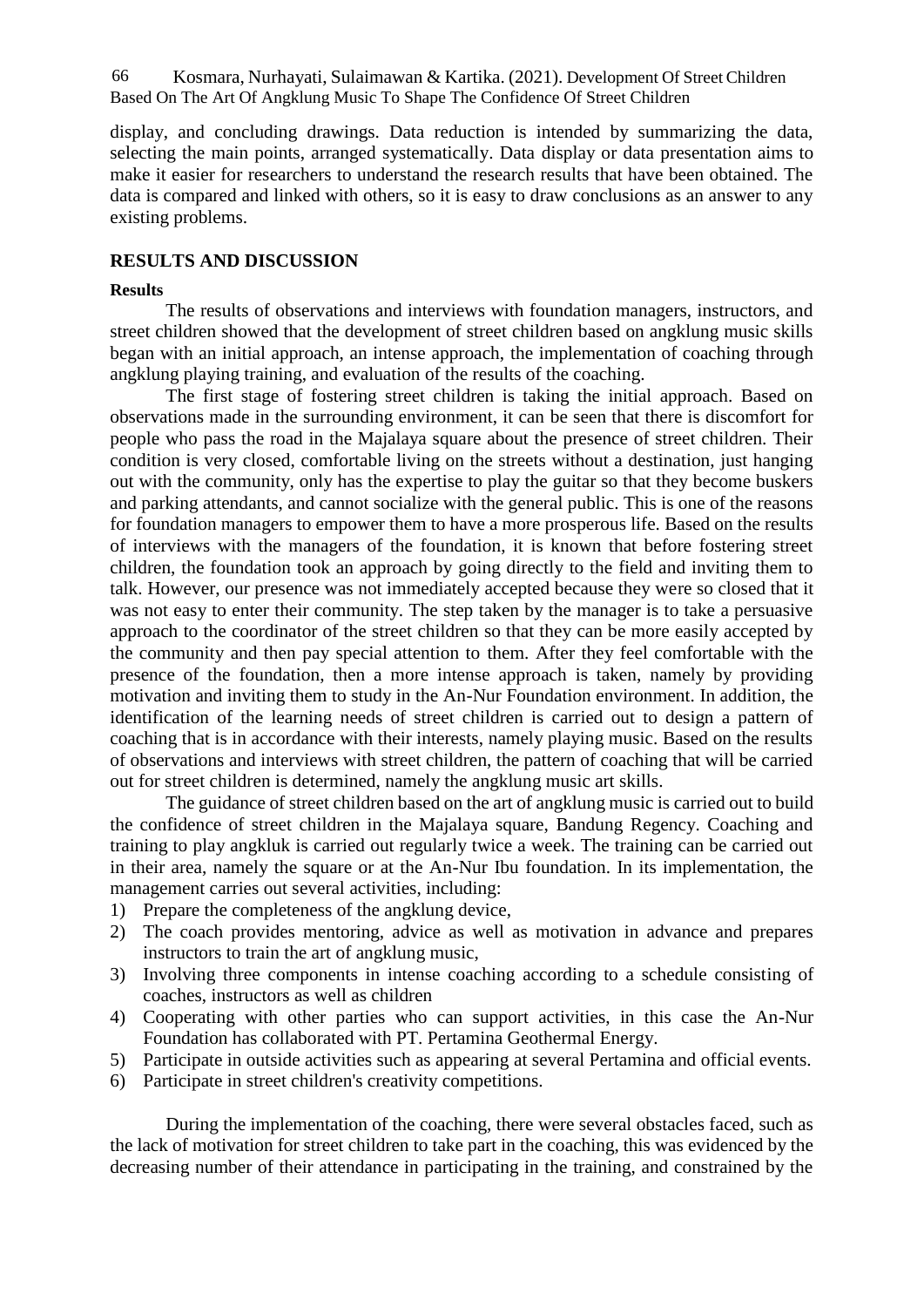coaching time which collided with the time of singing, making it difficult to collect all street children. However, to minimize these obstacles, coaches and instructors are trying to find solutions, among others by: 1) providing uniform t-shirt facilities, and entertainment during coaching and training as well as being included in official events, that way they think more ahead to be more advanced, 2) provide accommodation and consumption as well as a little substitute for money for busking when invited to the Foundation for coaching and training.

**JEE** 

Based on observations, it is known that the results of the coaching carried out show that there is a change in the mindset and self-confidence of street children that have been formed, including:

- 1) Having new skills in playing music, namely mastering the technique of playing angklung skills.
- 2) Already able to socialize openly, some of them have even opened new businesses and are no longer buskers on the streets.
- 3) Dare to appear in front of people and excel, they have appeared at the Bandung Regency Government event, participated in street children's music competitions and won 1st place.

#### **Discussion**

The coaching pattern applied by the An-Nur Ibu Foundation is skill development as an effort to increase the self-confidence of street children by providing skills. This is in accordance with one of the general goals in handling street children according to Sudrajat (1996) namely strengthening children on the street by providing alternative jobs and skills. So that it is hoped that it will prevent street children from entering the streets again.

Before starting the training, an approach strategy was used to approach the street children community by going directly to the gathering place for street children, understanding their condition and inviting dialogue to find out their needs. This approach strategy is strengthened by an intervention strategy program for street children which was developed in dealing with street children according to Lusk quoted by Suyanto (2010), namely the street based model which is handling on the street or in places where street children are, then street educators come, dialogue, create trust, and assist street children. In this more intense approach, the identification of the learning needs of street children is carried out and then make an agreement on learning time. The stages of implementing learning in training according to Sudjana (2007:198–207) the steps start from fostering familiarity, identifying needs, aspirations, and potential of training participants. determination of learning contracts, initial test of trainees, learning process, and final test of trainees.

The coaching process is carried out by providing skills that street children are interested in, namely angklung music training because this is in accordance with their abilities, potential (talents), and the work they are currently doing so that the training process will run well. As Slameto (2010:57) argues that interest has a major influence on learning, if the subject matter studied is not in accordance with the interests of the learning community, they will not study as well as possible because there is no attraction for them.

The implementation of coaching is carried out according to a mutual agreement between the instructor and street children, which is twice a week. Next, there are two sources of learning music training organized by the An-Nur Ibu Foundation, namely the instructor and the paper containing the notes of each song to be played. Meanwhile, the training facilities, funds, and leave for learning are all provided by the foundation. In addition to being given training in playing angklung, street children are also given assistance and motivations.

After carrying out the training, street children are included to appear in various events and they even take part in competitions and get achievements. In research conducted by Adhani (2013) which states that the support provided by the environment will affect a person in self actualization, namely in the form of achieving an achievement. The advantages of angklung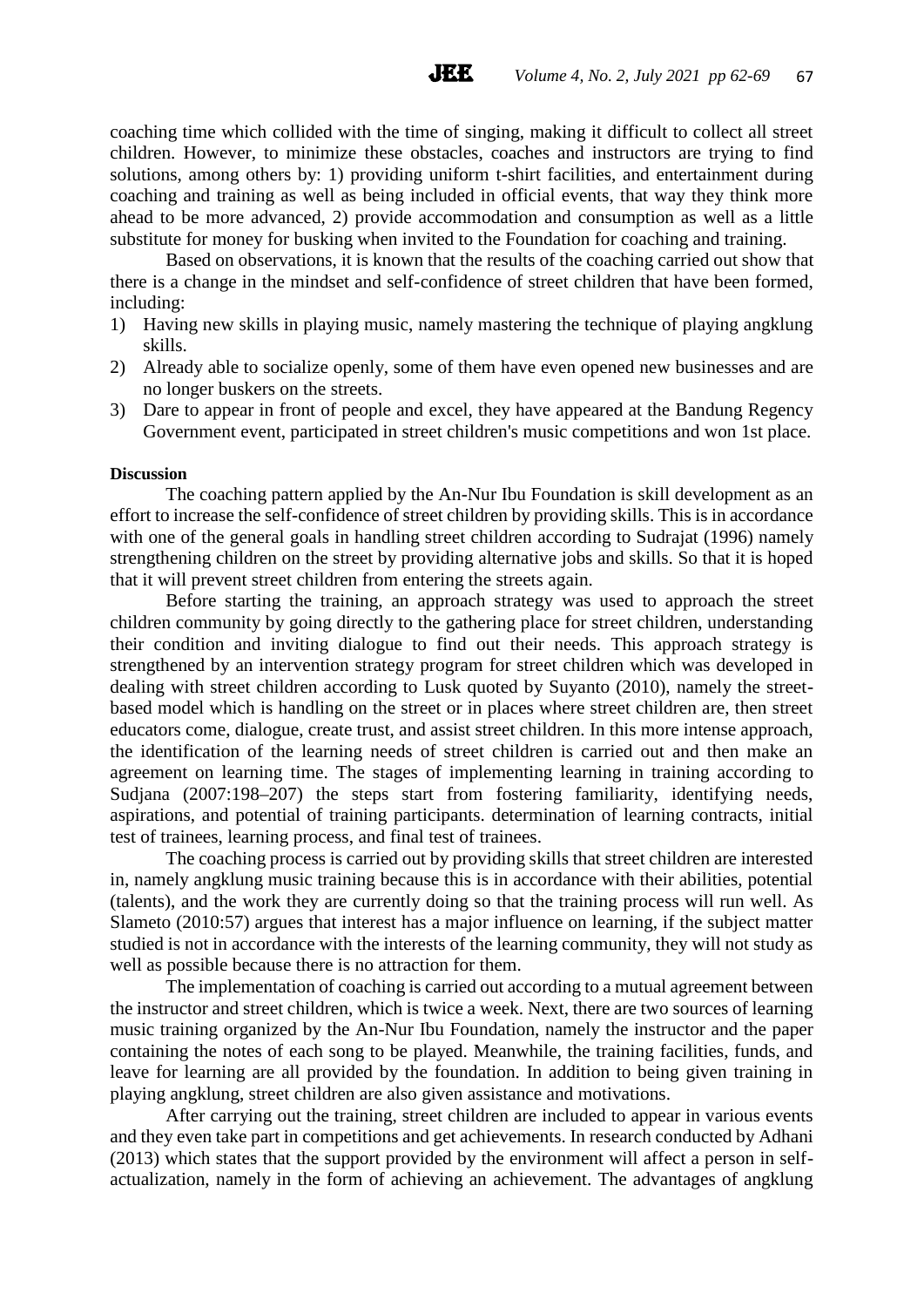Kosmara, Nurhayati, Sulaimawan & Kartika. (2021). Development Of Street Children 68 Based On The Art Of Angklung Music To Shape The Confidence Of Street Children

music training can add insight and skills about music to learning residents, hone their talents and explore their abilities in the field of music so that they can achieve self-actualization. Athar & Shah (2015) clearly describe the appropriate training outputs are changes in attitudes, increased knowledge and information, changes in understanding and assumptions, changes in values and orientation and the achievement of skills and abilities.

Based on the findings, fostering street children based on the art of angklung music at the An-Nur Ibu Foundation can increase the confidence of street children. The new skills possessed make street children more confident. The results of this study support the research of Tafarodi & Swann Jr (1995) which explains that people who have extraordinary skills and talents tend to have high levels of self-esteem. The courage to appear in front of the crowd and achieve several achievements are also evidence of the increased confidence of street children. Angelis (2005) argues that a person will have high self-confidence if he is confident in his abilities and gets realistic awards from others. Furthermore, Elfiky (2010) is a force that encourages someone to move forward and develop and improve themselves. Luxori (2005:20) also explains that self-confidence is the main factor that can lead a person to success, because he is able to lead you to do positive things in your life.

## **CONCLUSION**

The guidance for street children carried out at the An-Nur Ibun Foundation as a whole went well, starting from fostering intimacy, intense approach, implementation of coaching, and evaluation. The results of the coaching show that street children have better self-confidence such as daring to appear in front of many people, being able to socialize openly, and getting various achievements. There are several obstacles faced such as the lack of motivation to learn street children and constrained coaching time that clashes with the time of singing so that the number of their attendance in participating in the training is decreasing. The supporting factors for the implementation of this coaching are the presence of partners who work together to fully support the coaching process such as providing all the required facilities.

Guidance of street children based on angklung music art skills to form self-confidence is effective in the development of street children's development, only the media and methods used must be adapted to the situation and conditions in the field and tend to be more of a better approach to street children. The use of varied and innovative coaching media can attract them to take part in the coaching program that we carry out, so they are willing and happy to participate in this activity without any coercion or pressure. With the use of the right methods and media, one of which is through the art of angklung music skills, it can be used as a reference for coaching street children wherever they are by looking at the situation and conditions in the field.

#### **REFERENCES**

- Adhani, Akbar Rizky. 2013. "Pengaruh Kebutuhan Aktualisasi Diri Dan Beban Kerja Terhadap Prestasi Kerja Karyawan." *Jurnal Ilmu Manajemen (JIM)* 1(4); 45 - 57.
- Angelis, Barbara De. 2005. "Confidence: Percaya Diri Sumber Sukses Dan Kemandirian." *Jakarta: PT. Gramedia Pustaka Utama*.
- Athar, Rida, and Faiza Maqbool Shah. 2015. "Impact of Training on Employee Performance (Banking Sector Karachi)." *IOSR Journal of Business and Management* 17(11):58–67.

Dalyono, Muhammad. 2015. *Psikologi Pendidikan, Cetakan 8*. Jakarta.

Depdikbud. 2002. *Kamus Besar Bahasa Indonesia*. Jakarta: Balai Pustaka.